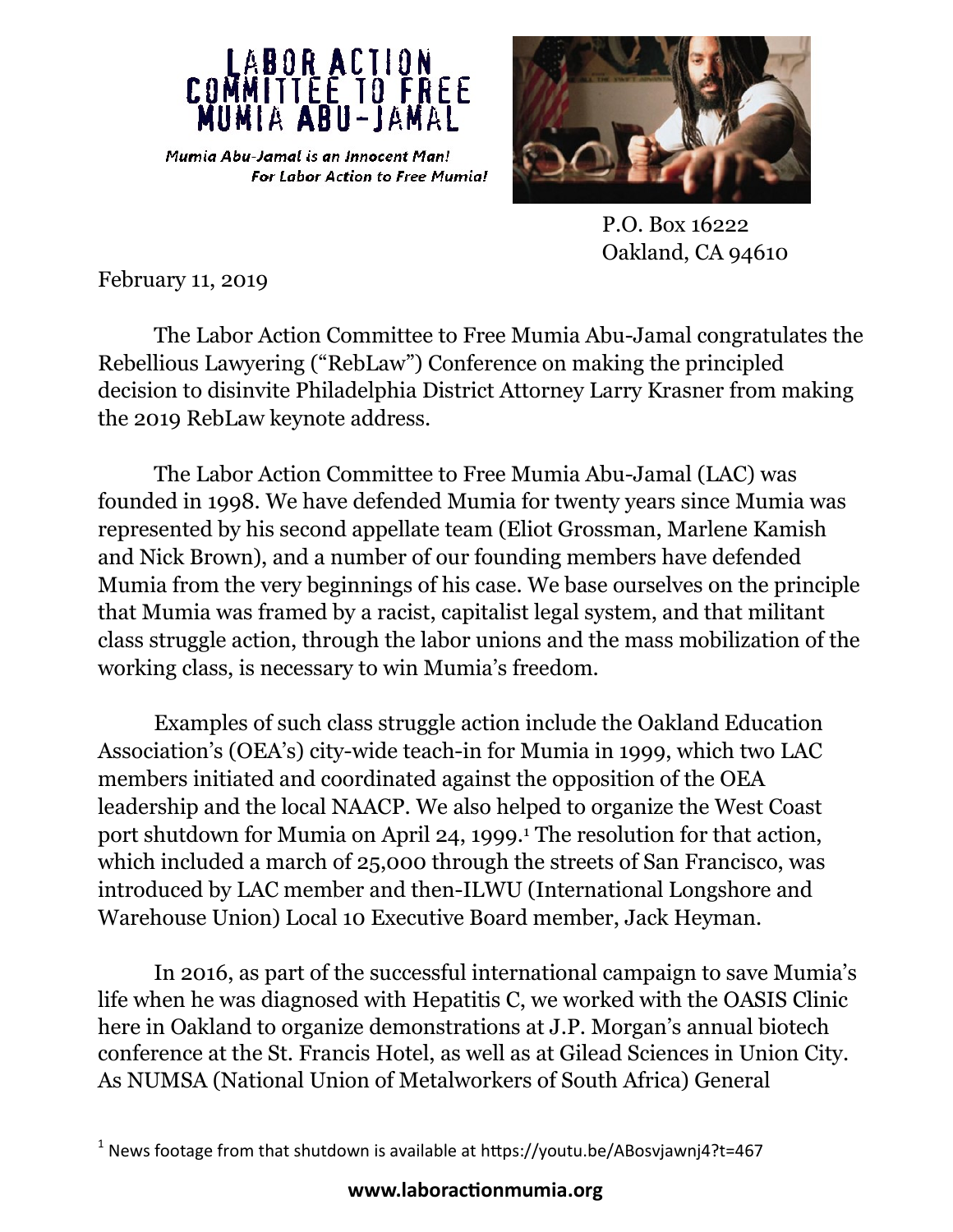



Secretary Irvin Jim noted in a solidarity statement, on behalf of a membership of 340,000:

"The refusal of health-care [to Mumia] reminds us of the conditions we were put in under Apartheid prisons where sick detainees were allowed to die in very deplorable lonely conditions in solitary as part of the punishment for their role in the struggle."

 We commend the students from Harvard University for their initiative and courage in calling to disinvite Krasner. However, given the critical importance of this present moment to Mumia's freedom, we have some additional remarks to add to theirs.

While we stand with all organizations who defend Mumia – including RebLaw – the LAC defends Mumia on the only position which is consistent with the evidence: that Mumia Abu-Jamal, just like Angela Davis and Huey Newton, was factually innocent of the murder of Daniel Faulkner, and was, in fact, framed. We do not say that Mumia deserves a new trial because he was denied "due process", or because of any procedural problems in his original trial. Instead, we say "Free Mumia!"

The argument that Mumia deserves freedom *only* because of procedural violations (whether committed by Judge Sabo, Justice Castille, or others) has existed in the Mumia movement for a long time. It has sometimes allowed organizations to softpedal criticism of the police, as well as prosecutors like Krasner. It has also resulted in excluding or sidelining Mumia from so-called "progressive" events and spaces.

The Fourth World Congress Against the Death Penalty, in 2010, comes to mind. At that conference, a memo was circulated calling for the exclusion of Mumia from the event, which was signed by representatives from, among others, Death Penalty Focus and the National Association of Criminal Defense Lawyers. That memo read, in part:

"The Abu-Jamal case, regardless of its merits, acts as a lightning rod that galvanizes opponents of abolition and neutralizes key constituencies in the cause of abolition. Continuing to give Abu-Jamal focused attention unnecessarily attracts our strongest opponents and alienates coalition partners at a time when we need to build alliances, not foster hatred and enmity."

The authors of that memo specifically wrote that the "alliances" and "key constituencies" they had in mind were "police, prosecutors and law enforcement experts".

## **www.laboractionmumia.org**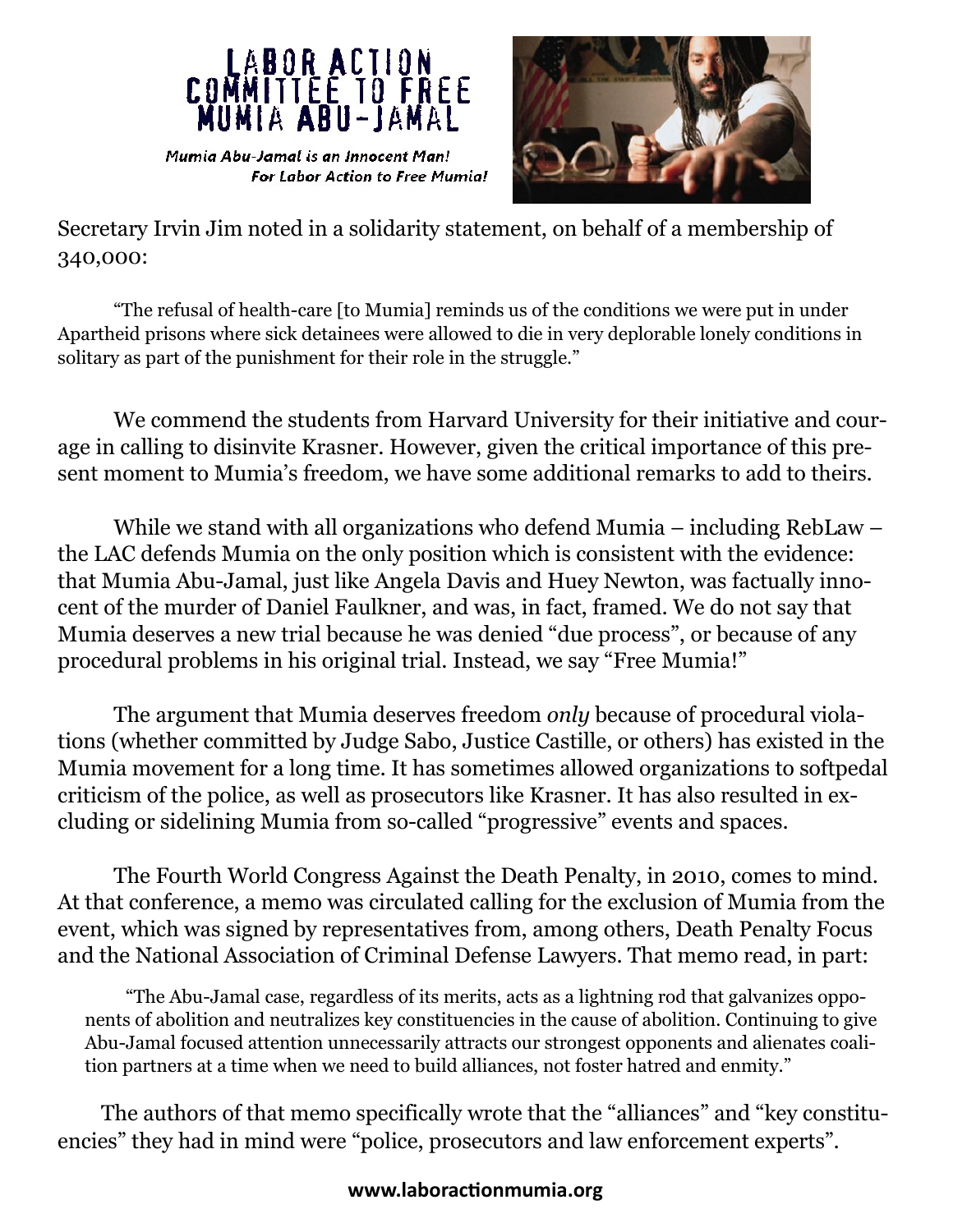



Why is Mumia, then, a "lightning rod"? It is not just because he is accused of shooting a cop. Rather, it is because he is a self-proclaimed revolutionary.

Mumia first came around the Black Panther Party in Philadelphia in 1967, at the age of 13, and joined two years later. He says that he was "beaten into the Black Panther Party" by the police, because of their repression of black youth at events such as the student-led mobilization to rename Benjamin Franklin High School in Philadelphia for Malcolm X. Mumia also attended, in 1968, a demonstration in South Philadelphia to protest George Wallace, at which all the protesters were severely beaten by the Philadelphia police. Later, after the Panthers, he joined the MOVE organization.

Mumia's politics are not confined to the struggle for black liberation, though that is obviously important to him. A casual examination of his commentaries on fascism, the internal divisions in the British Labour Party, monopoly capital, or his seminal history of the Black Panther Party, "We Want Freedom," reveals a powerful, explicitly class-centered critique of international capitalism. Mumia is a thinker in the tradition of W.E.B. Du Bois or C.L.R. James – one who also has the power to move the masses.

The power of Mumia's voice, as a representative of a strata of the working class segregated at the bottom rungs of American society, is undeniable. And it is precisely because of that voice that those layers of society whose interests are represented by the police - and the prosecutors - will never permit his freedom. The only road to Mumia's freedom – and, in point of fact, the only reason he is even alive today – is mass organization.

In this particular moment in American history, there is a pronounced political polarization, with growth on both the Left and the Right. This has been expressed, on "our" side, in movements such as Occupy, Black Lives Matter and the emergence of "socialist" electoral candidates. This is a positive development, and it has resulted in progressives such as Krasner being propelled into positions of power with a mandate to "reform" the criminal justice system.